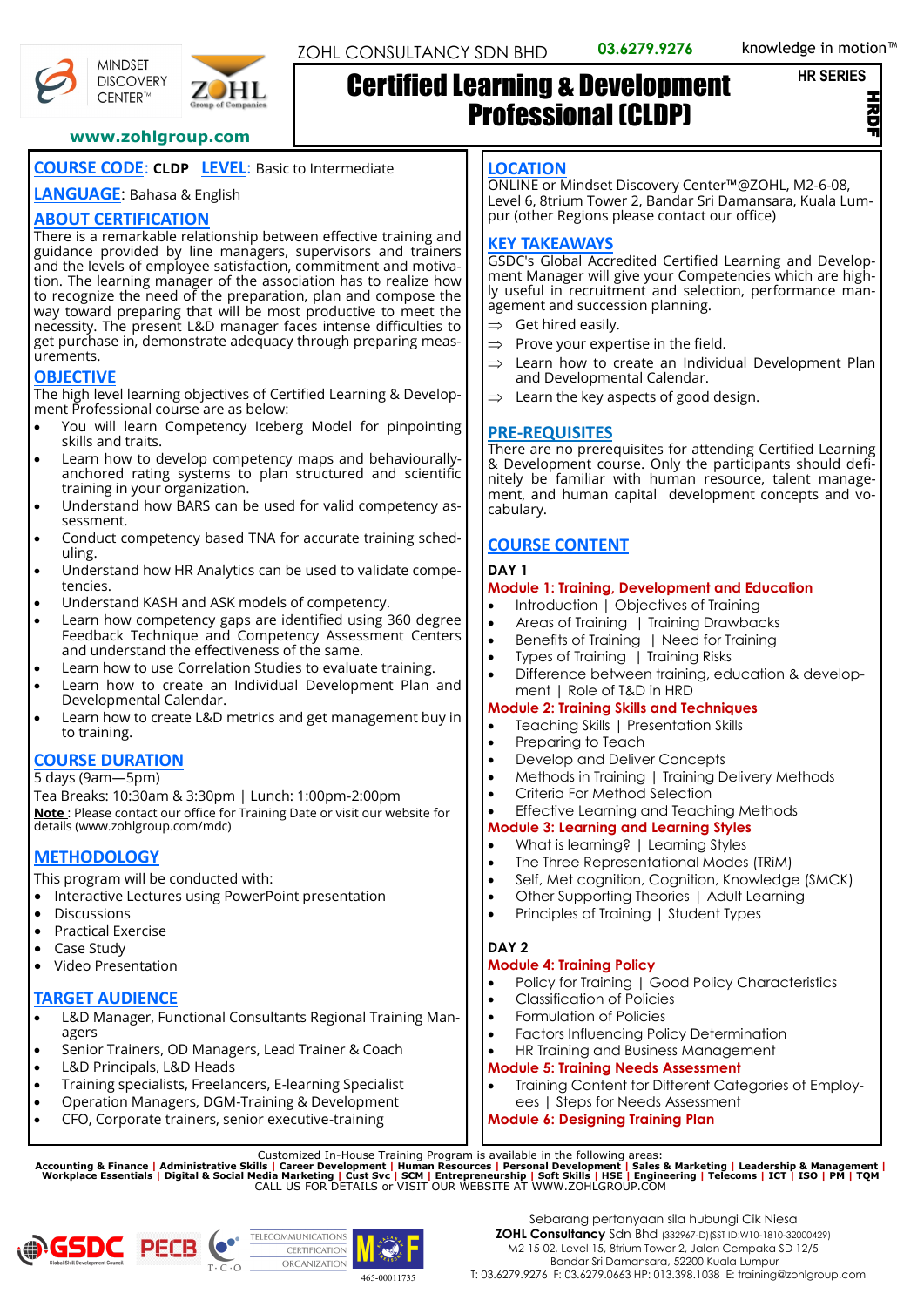#### **HR SERIES**

.<br>르







#### **www.zohlgroup.com**

- Learning Objectives | Requirements of Learners
- Steps for T&D Plans
- Planning Implementation of Training Plan
- Training Room Design | The Training Procedure

# **Module 7: T&D Programs**

- **Introduction**
- Training at Professional Institutions
- Workers Training Programme
- Supervisory Training & Development Programme
- Training Aids & Training Media

# **DAY 3**

#### **Module 8: Competency Based Training**

- Competencies | Competency Profiling
- Competency-Based HRM Models

# **Module 9: New Employee Training**

- New Hire Training | Purpose of Orientation
- Goals of Orientation Programs
- Types of Orientation
- The Orientation 'Toolkit' | On The Job Training

# **Module 10: Management Development**

- Management Development Introduction
- Requisites for Successful Management Development Program

# • Management Development Techniques

- **Module 11: Mentoring and Coaching**
- Coaching Employees
- Activity-Mentoring Training
- Workplace Mentoring

# **DAY 4**

# **Module 12: Computer Based Training**

- Computer Aided Instruction
- Computer-based Training
- CBT Usage | Decision Process for CBT Viability
- New Capabilities
- Web-Based Training | FLEX

# **Module 13: Evaluation of Training**

- Concept | Need for Evaluation
- Principles of Evaluation | Evaluation Design
- Measuring Training Effectiveness/Impact
- Evaluation Plan| Evaluation Types and Process
- Warr's Framework of Evaluation
- Kirkpatrick's Four Levels of Evaluation
- Feedback and Assessment
- Evaluating Training-staff Performance
- ROI (Return on Investment) in Training
- Cost Effectiveness
- Justification on Investment
- Evaluation of Management Training
- General Observations

# **DAY 5**

# **Module 14: Effective Training and Development**

- Effective T & D
- Assessing Training Effectiveness
- High Yield Training

#### • Checklist Training for Performance **Module 15: Train the Trainer**

Professional (CLDP)

- Training & Development Specialist
- Role of T&D Specialist

Certified Learning & Development

• Skills of An Effective Trainer

#### **Module 16: Training for Diversity**

- Introduction
- Attitudes | Diversity Strategies

#### **Question & Answer Session**

#### **Examination**

- 60-minutes exam.
- 40-multiple choice questions (MCQ).
- 24 out of 40 60% is needed to pass.
- In case the participant does not score the passing percentage, they will be granted a  $2^{nd}$  attempt at no additional cost. Re-examination can be taken up to 30 days<br>from the date of the 1<sup>st</sup> exam attempt.

# **End of Program House-Keeping**

- Program De-Briefing
- Feedback Questionnaire
- Closing Ceremony

Note: Course Content subject to further review

# **COURSE FEE**

**RM3,710** per person incl. 6% SST

(Fee inclusive of Course Material, Attendance Certificate, Professional Certificate, Exam Fees and Meals)

# **CERTIFICATE**

Participants will be issued a Certificate of Attendance/



Accomplishment upon successful completion of this training program. Full attendance is a pre-requisite.

In addition, a **Professional Certificate** from **GSDC** will also be awarded to those who pass the Exam.

# **WHY GSDC CERTIFICATION?**

The Global Skill Development Council (GSDC) is an independent, vendor-neutral, international credentialing and certification organization for the emerging technologies:

- Advisory board members and SMEs are from around the world, drawn from different specializations.
- Supported by the world's most esteemed thought leaders from Yale, MIT, Stanford, Wharton, and Harvard.
- Hub of Trending Technologies and framework certifications.
- Content curated by Industry's best Subject matter experts.

Customized In-House Training Program is available in the following areas:<br>Accounting & Finance | Administrative Skills | Career Development | Human Resources | Personal Development | Sales & Marketing | Leadership & Manag